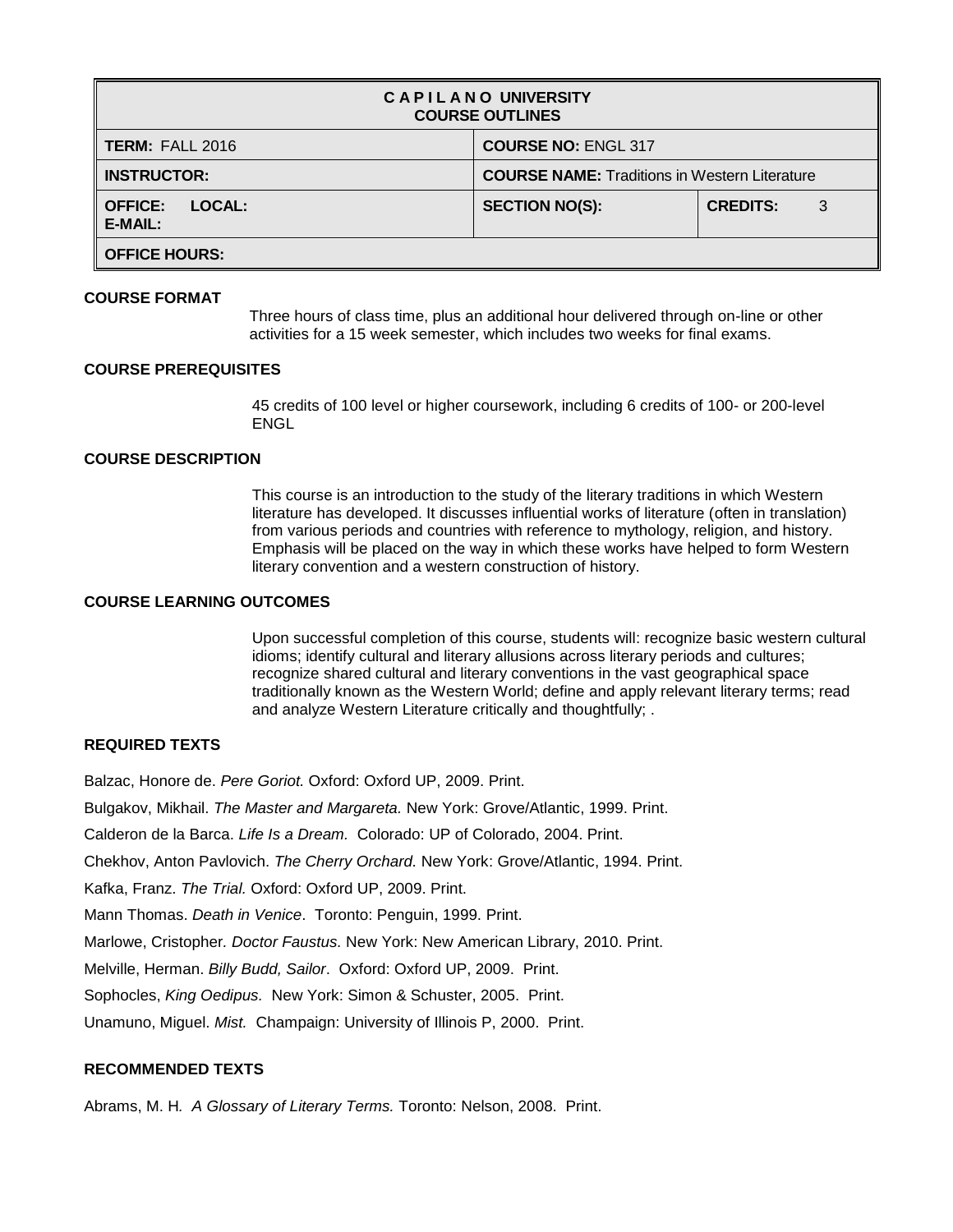# **COURSE CONTENT**

| Week           | Assignment                                       |
|----------------|--------------------------------------------------|
|                | Introduction                                     |
| $1 - 2$        | The Tragic - Sophocles, King Oedipus;            |
| $2 - 3$        | Chechov, The Cherry Orchard                      |
| 4              | The Novel - Balzac, Pere Goriot                  |
| 5              | Unamuno, Mist                                    |
| $6 - 7$        | The Body Politic and the Body Literary -         |
|                | <b>Bulgakov The Master and Margarita</b>         |
| $\overline{7}$ | The Irrational - Melville, "Billy Bud, Sailor"   |
| $8 - 9$        | Kafka, The Trial                                 |
| $9 - 10$       | The Modern Malaise - Thomas Mann, "Death in      |
|                | Venice"                                          |
| $10 - 11$      | The Original Sin - Marlowe, Doctor Faustus       |
| $11 - 12$      | The Game of Mirrors - Calderon de la Barca, Life |
|                | Is a Dream                                       |
| 13             | Conclusions                                      |
| $14 - 15$      | <b>Final Exam Period</b>                         |

## **COURSE ASSIGNMENTS**

Assignments will include the writing of two essays and the reading of the assigned texts before we discuss them in class. All essays will be only on the texts on the syllabus; each essay will analyze one particular aspect of a literary work - motif, symbol, structure. There will be a quiz at the beginning of class, each time we start discussion on a new text. The course will conclude with a final research essay.

### **EVALUATION PROFILE**

| Assignments          | Length      | Value | Due dates |  |
|----------------------|-------------|-------|-----------|--|
| Essay #1             | 1,500 words | 20%   |           |  |
| Essay #2             | 2000 words  | 30%   |           |  |
| Quizzes              |             | 20%   |           |  |
| Class participation  |             | 10%   |           |  |
| <b>Final Essay</b>   | 1,000 words | 20%   |           |  |
| Total                |             | 100%  |           |  |
|                      | ٠           |       |           |  |
| <b>GRADE PROFILE</b> |             |       |           |  |

| A+ 90 - 100% B+ 77 - 79% C+ 67 - 69% D 50 - 59% |  |  |  |
|-------------------------------------------------|--|--|--|
| A 85-89% B 73-76% C 63-66% F 0-49%              |  |  |  |
| $A - 80 - 84\%$ B- $70 - 72\%$ C- $60 - 62\%$   |  |  |  |